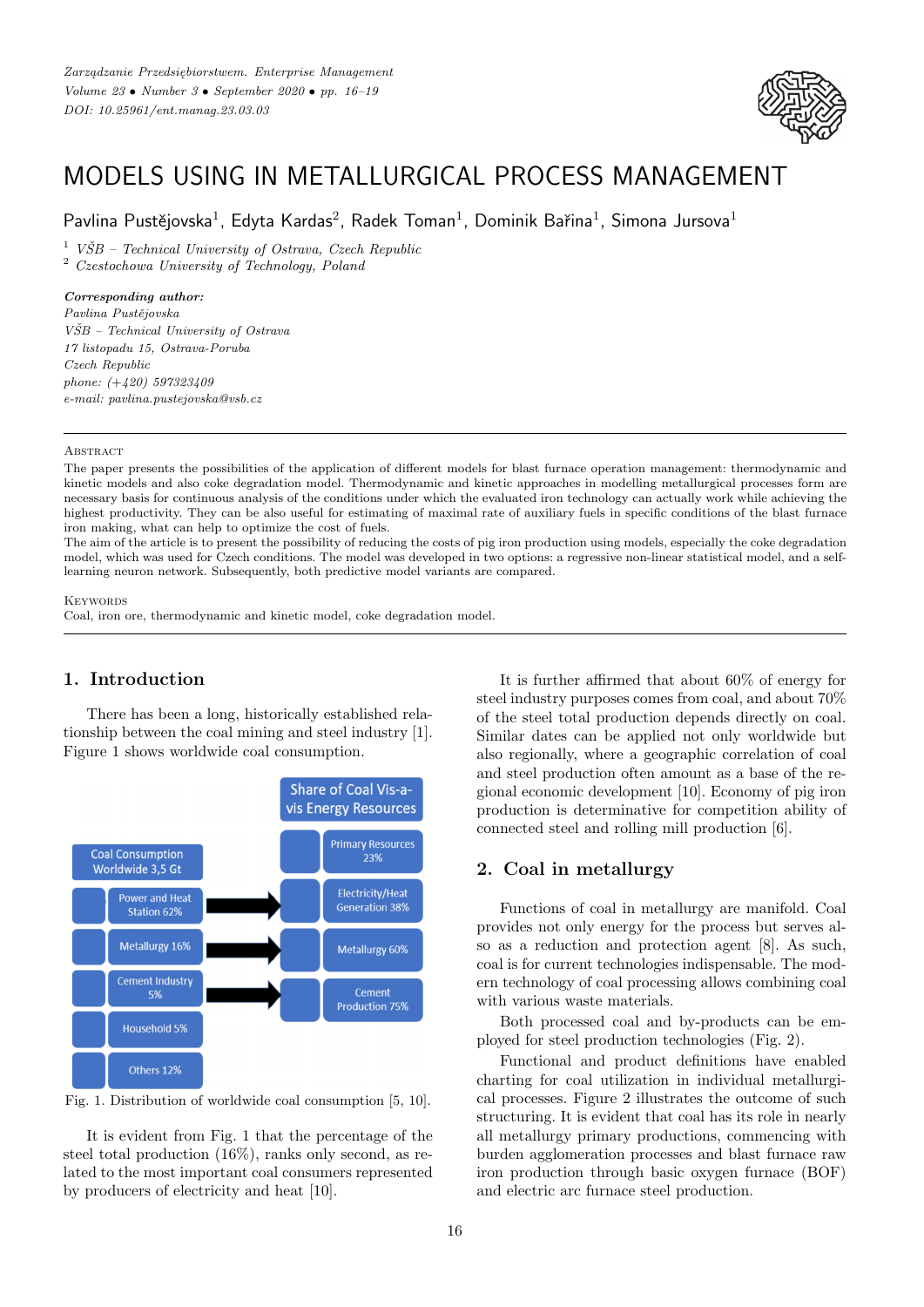

Fig. 2. By-product from coal [5, 10].

Related to an individual process, also the form of coal employed has been changing. In primary processes, solid forms of coal – coke is dominant. Contrary to this, gaseous forms predominate in steel production final stages. Coke and gasified coal are the most common forms of coal employed in steel metallurgy.

The price of blast furnace raw materials and fuels depends on their quality. One of the most important and specific for ironmaking process are metallurgical properties of used feedstock [2]. Changes in the prices of iron ore and coal over the last 5 years are shown in Fig. 3.



Fig. 3. Prices of iron ore and coal heat [11].

## **3. Models for metallurgical process management**

In the future, it is not possible to expect any radical changes of iron ore sources, considering the very high cost of transport from the seaports raised by reloadings. In blast furnace department the decrease of total costs of production is possible mainly by decrease of the costs of fuel [6, 7]. The realized and actually prepared innovations of the ironmaking technology requires the further increase of the properties of metallurgical coke, for example, testing of coke strength after reaction (CSR).

Methods of technological process improvement, especially the optimization of the reduction reactions and increase of heat utilization play an important role, too. The development and application of blast furnaces operation automatic control are another improving the iron-making technology. The basic precondition for the effective application of any mathematical model for blast furnace operation control is the satisfactorily functioning of operating data measurement and monitoring systems. The outputs of this model are the main inputs sources for the subsequent group of metallurgical models that calculate the minimal fuel and coke rate in the actual operating conditions.

#### **3.1. Thermodynamic and kinetic models**

The real course of the reduction reactions in the blast furnace depends not only on the thermodynamical and chemical conditions of the process, but also on the configuration of gas flow in the furnace. This phenomenon is strongly affected by the state of the coke, which is extremely important to the conditions of the process ruling in lower part of the furnace [9].

The thermodynamic model estimates the minimal theoretically possible fuel rate in the condition of reaching the thermodynamical balance of wüstit reduction. The difference between real and theoretical fuel rate characterizes the potential fuel rate reserve of the process.

This model was used in the past for Czech blast furnaces. It was utilized continuously for the off-line evaluation of the blast furnaces power. The contribution of this method is the decreasing of the reserve of fuel rate from former about 100 kg.t<sup>-1</sup>HM to actual ca.  $50 \text{ kg} \cdot \text{t}^{-1}$ HM.

The kinetic model is based on the experimentally measured kinetic characteristics of the individual component of the iron-bearing burden [4, 5].

The approach to the solution of this challenging task may be briefly characterized as the aimed application of special methods of chemical engineering on the iron oxides reduction reactions, realized in a counterflow reactor. The boundary conditions, proper course, and actual results of the experimentally realized reactions are mathematically described with respect to the mathematically simulated medium of the real blast furnace.

#### **3.2. Coke degradation model**

The permeability and perviousness of the charge in the blast furnace depend on grain size composition.

In the lower part of the furnace, only solid-state coke remains. level of permeability of the filling of the furnace to gas and liquid products of the melt in this critical region is given by the grain size composition of coke formed during its passage through the furnace.

In the bosh and the upper part of the furnace hearth, the liquid melt formed by slag and iron passes in the counterflow with rising gas. The flow of the liquid phases reduces the free space between coke pieces through which the gas flows.

A reduction of the size of the free spaces between the coke grains results in a local increase of the flow rate of the gas and reduces its pressure. In the presence of a large number of liquid products of the melt, the spaces between the coke pieces can be locally clogged up and the gas flow interrupted. This phenomenon can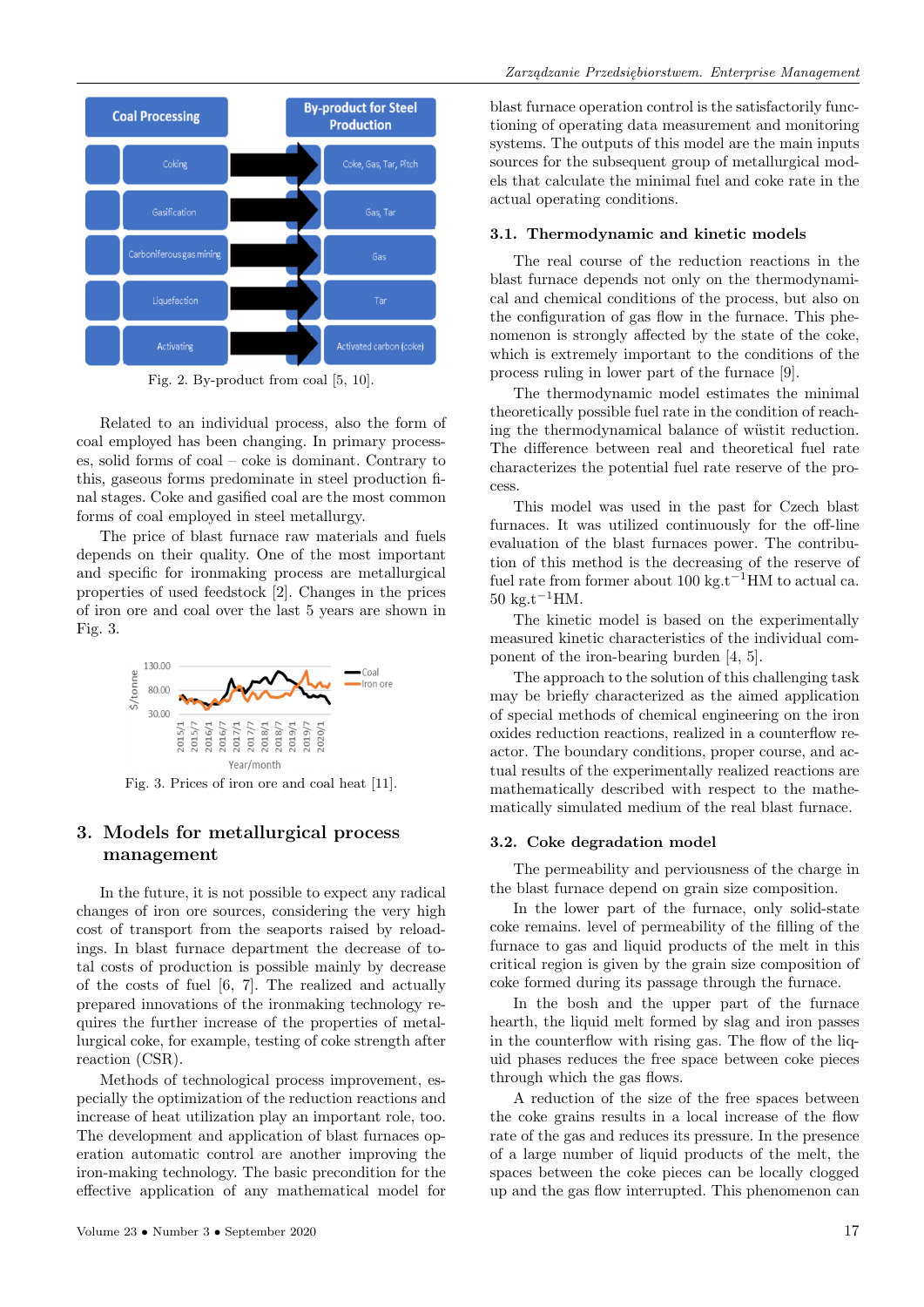operate especially in cases in which the extent of degradation of coke reached a level at which the size of the gaps between the layers was greatly reduced and, consequently, the free spaces between the coke pieces became considerably smaller.

The coke part (filling) of the lower part of the furnace consists of pieces of different sizes with a large proportion of fine and small grains, which are distributed randomly in the layer.

The mathematical model of degradation of coke in the blast furnace was constructed in connection with research carried in the area of optimizing the parameters of the blast furnace coke. The model uses the criteria of permeability and perviousness of the filling of the blast furnace in its lower critical part and makes it possible to estimate the extent of degradation of individual grain size grades of the coke charge in the center of the furnace.

The coke degradation model is able to estimate the voidage of coke layers in various heights of the furnace burden.

The Coke degradation model defines and describes, by mathematical equations, the grain size degradation of coke during its passage through the blast furnace [3]. The model was processed using data on the behavior of coke in the blast furnace determined under production conditions and experiments. The mathematical model



Fig. 4. Structure of the mathematical model of heat [3].

makes it possible to calculate the grain size distribution of the coke layer in the lower, critical part of the blast furnace, determine the size of gaps in the 'pure' coke layer and specify the proportion of free spaces between the pieces distributed in the unit mass of coke. The model takes into account the effect of the specific amount of slag per ton of pig iron in relation to the 'richness' of the charge.

Model construction conditions and main assumptions arranged on the basis of the modeling representations and gradual effect of degradation and other influences can be summarised in the structure as shown in Fig. 4.

# **4. Utilizing the model systems for prediction**

The prediction system for quality optimization of metallurgical coke base of the results of realized laboratory tests was for Czech blast furnaces created and model has been implemented. A part of this system is the optimization of the constitution of the coal mix for coking.

Necessary coke properties are commonly known but the quantification of individual data relates closely to the economy of preparing the coal mixture and its constituents. For that reason, interaction between crucial properties of coal and coke – chemical composition, granulometry, strength (wear resistance), reactivity – are subject of constant care. In this context, investigations have been performed at the Technical University of Ostrava that succeeded in establishing the relationship between the CSR index and dominant variables.

The calculations respect the coal blends composition and assume the additive feature of CSR-values. For a stabilized supply quality in the particular used coal types, even a direct prediction form based only on the proportion of the single coals in the mixture can be applied.

Figure 5 illustrate results of model calculations. The model was developed in two options: a regressive nonlinear statistical model, and a self-learning neuron network. The predictive quality of both options has been practically the same.